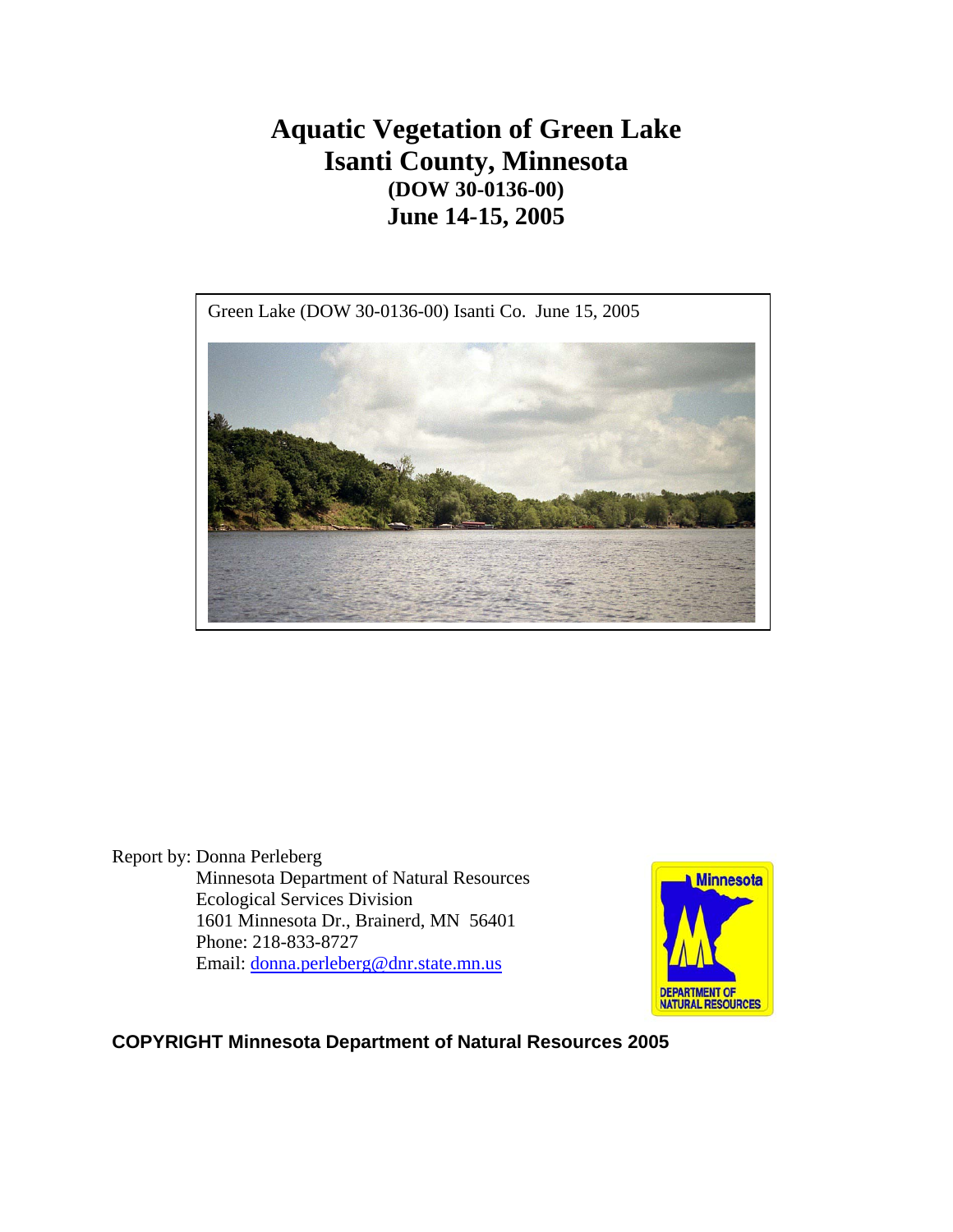# **Acknowledgments**

- **Lake sampling**: Donna Perleberg, Josh Knopik, Cody Peterson, Michele Mattson MnDNR Ecological Services Division, Brainerd
- **Report review:** Chip Welling, MnDNR Ecological Services Division, Eurasian Watermilfoil Program Coordinator, St. Paul
- **Funding**: Collection of these data was made possible by support from the Heritage Enhancement Fund.

#### **This report should be cited as:**

Perleberg, D. 2006. Aquatic Vegetation of Green Lake (DOW 30-0136-00-00), Isanti County, Minnesota, June 14-15, 2005. Minnesota Dept. of Natural Resources, Ecological Services Division, 1601 Minnesota Dr., Brainerd, MN 56401. 15 pp.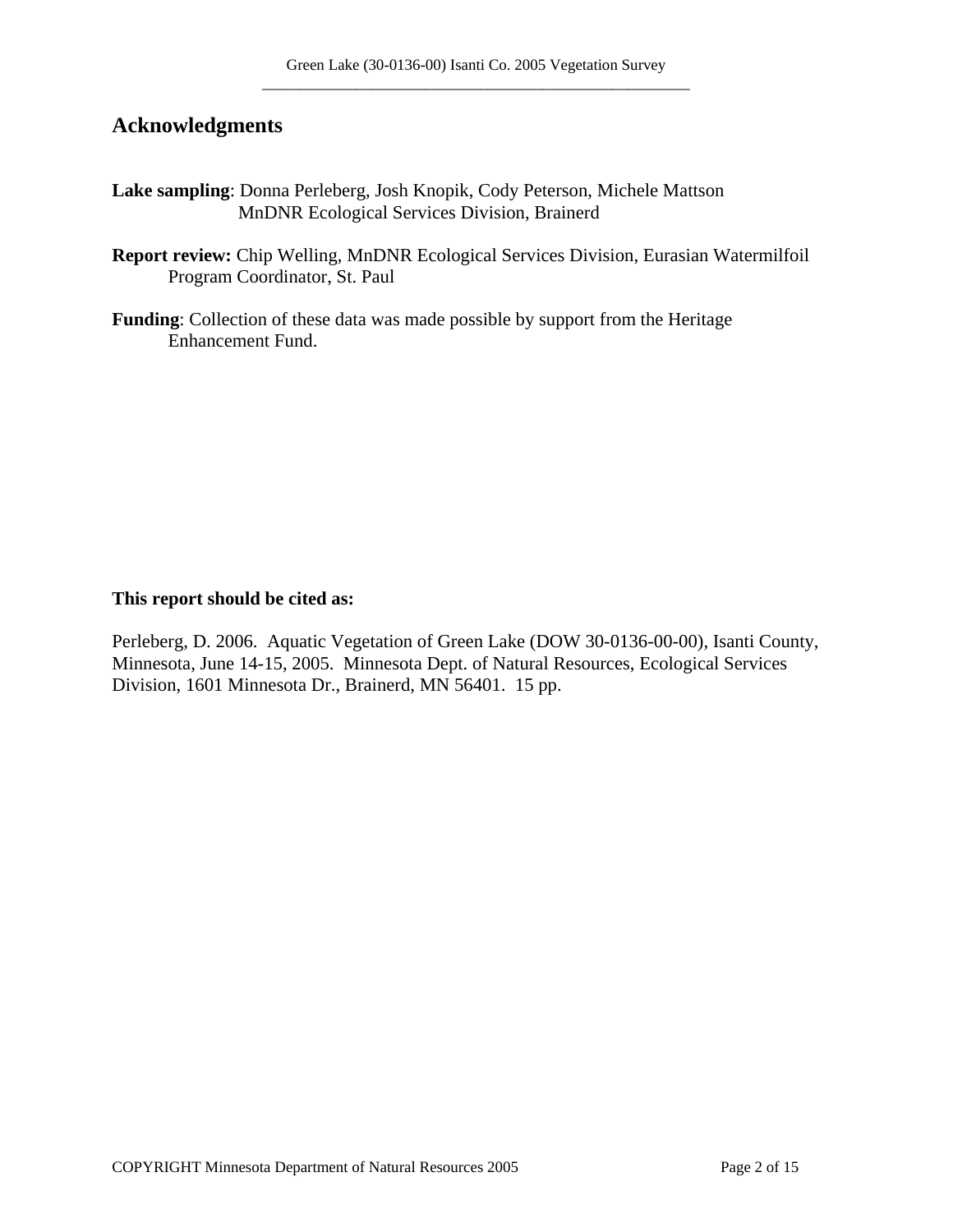#### **Summary**

An aquatic vegetation survey of Green Lake (30-0136-00), Isanti County, Minnesota, was conducted on June 14-15, 2005. Submerged plants were found distributed throughout the lake basin to a maximum depth of fifteen feet, although most vegetation was restricted to water depths less than ten feet. Within the zone from shore to 15 feet, 83 percent of the sites contained vegetation. The aquatic plant community was primarily composed of species tolerant of low water clarity. Eleven native species were found and the most common were bushy pondweed, (*Najas* sp.) (found in 53 percent of the sample sites) and Canada waterweed (23 percent). All other native plant species were found in less than 10 percent of the sample sites. The non-native species, Eurasian watermilfoil (*Myriophyllum spicatum*) was the second most frequent species found, occurring in 34 percent of the sample sites. Another non-native species, curly-leaf pondweed *(Potamogeton crispus)* was found in only four percent of the sites.

A note to readers:

Text that appears in blue and underlined indicates a hyperlink to a web page. If you are viewing this report on a computer that is connected to the Internet, double-click on the hyperlink text to view additional information.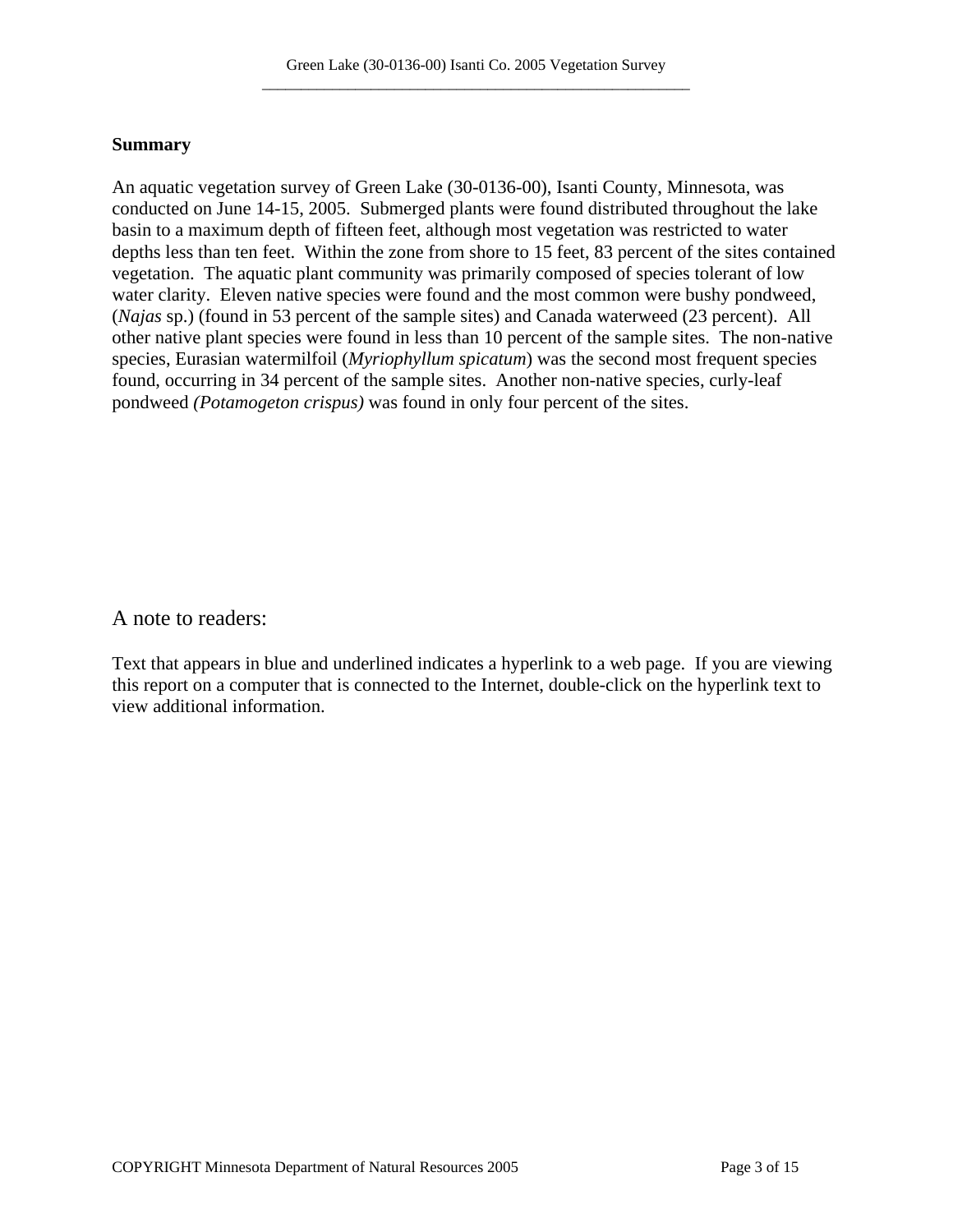# **Introduction**

### **Survey Lake Description**

Green Lake (DOW 30-0136-00) is located about ten miles west of the City of Cambridge in Isanti County, Minnesota (Fig. 1).

The lake is basically oval in outline with a surface area of 802 acres and a maximum depth of 28 feet. Approximately 50 percent of the lake is less than 20 feet deep, providing potential habitat for aquatic vegetation (Fig. 2). Green Lake receives inflow from several creeks and tributaries on the northeast and southwest end of the lake (Fig. 2). Green Brook is the outlet on the southeast end of the lake and is a tributary to the Rum River; during extreme spring water levels Green Brook flow can reverse into Green Lake



(MNDNR Lake Files). The shoreline of Green Lake is developed with residential homes and a public boat access occurs on the north end (Fig. 2).



The lake is described as eutrophic (high fertility) with heavy summer algal growth (MnDNR Lake Files). Mean summer water clarity as measured by Secchi depth between 1995 and 2005 was about five feet (MPCA 2005). Water clarity may fluctuate annually because it is strongly influenced by annual precipitation, which in turn influences nutrient loadings from the watershed into the lake (Ramthun 1992). In years with higher precipitation, higher phosphorous loadings from runoff are expected which may lead to higher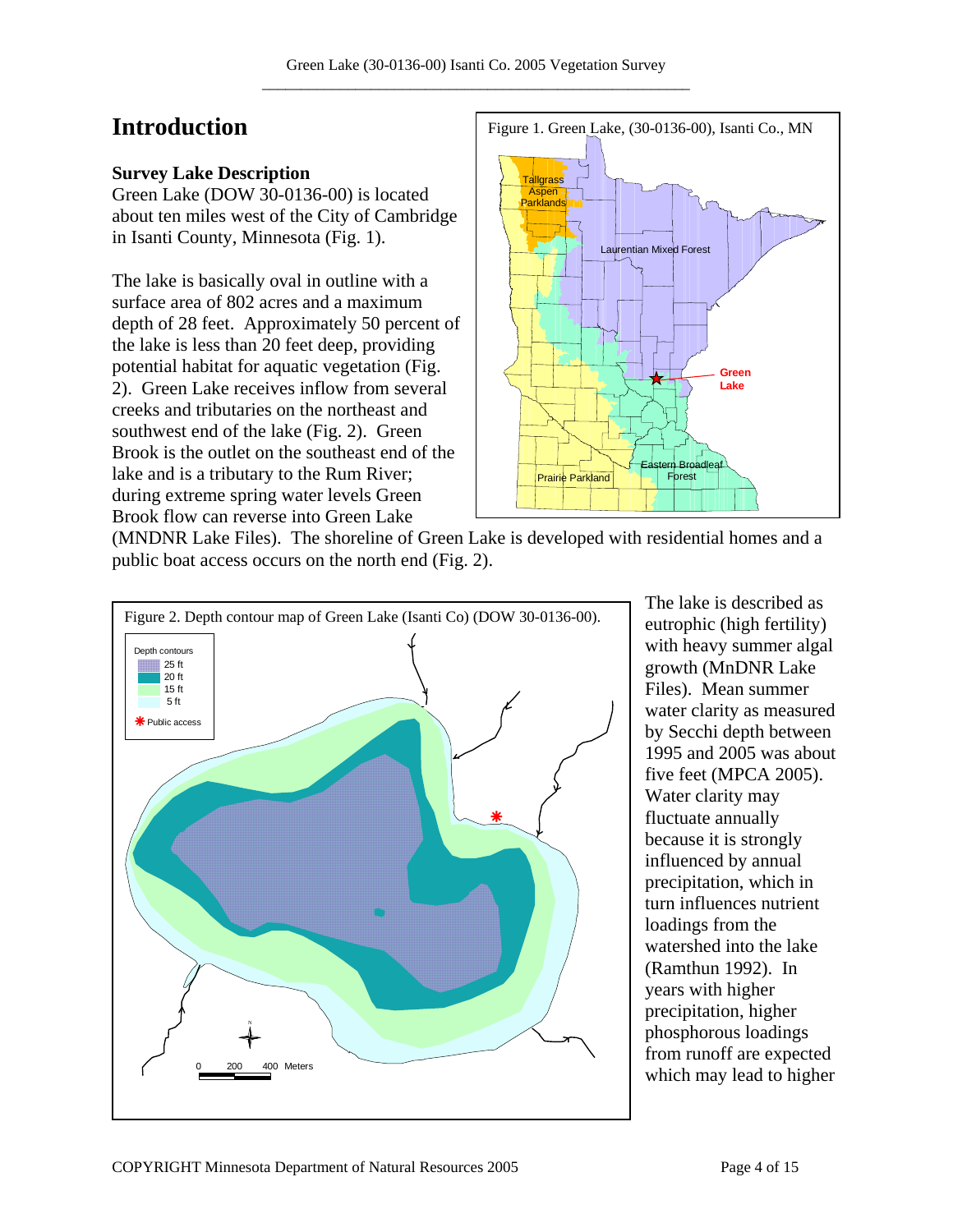levels of algae and lower water clarity.

Previous aquatic vegetation surveys of Green Lake have been conducted in 1925 (Hotchkiss 1932), 1949, 1957, 1971, 1982, and 2002 (MNDNR Fisheries Lake Files). These surveys were conducted using various methods and the results are not always directly comparable but they provide a general description of the historic plant community. The maximum depth at which plants were found varied with water clarity. In 1971, during a period of clear water (Secchi Depth = 10 feet), plants were found to a depth of 15 feet. Previously, in 1957, plants were found to depths of only six to eight feet. In 2002 most vegetation was found in depths of five feet and less.

Bulrush (*Scirpus* spp.), white waterlily (*Nymphaea odorata*) and yellow waterlily (*Nuphar variegata*) have been recorded in Green Lake but their distribution has been limited. Ten native submerged species have been previously recorded and mostly include species that are tolerant of low water clarity (Nichols 1999): sago pondweed (*Stuckenia pectinata*), clasping-leaf pondweed (*Potamogeton richardsonii*), Canada waterweed (*Elodea canadensis*) and coontail (*Ceratophyllum demersum*).

Two non-native submerged species, curly-leaf pondweed (*Potamogeton crispus*) and Eurasian watermilfoil (*Myriophyllum spicatum*) occur in Green Lake. Curly-leaf pondweed was first recorded in 1971 and by 2002 it was found in 2/3rds of the sampling transects (MnDNR Lake Files). Eurasian watermilfoil was first documented in 2000 and in 2002 it was found in at least 50% of the sampling transects (MnDNR Lake Files); a 2004 survey found Eurasian milfoil along several shorelines and it formed surface mats along the of southwest end the lake (Crowell 2004) (Fig. 3).

Aquatic plant growth on Green Lake is controlled by mechanical harvesting and herbicide control through permits from the MnDNR. For more information about the laws pertaining to aquatic plant control, see: [MnDNR Aquatic Plant Management Program.](http://www.dnr.state.mn.us/shorelandmgmt/apg/regulations.html)

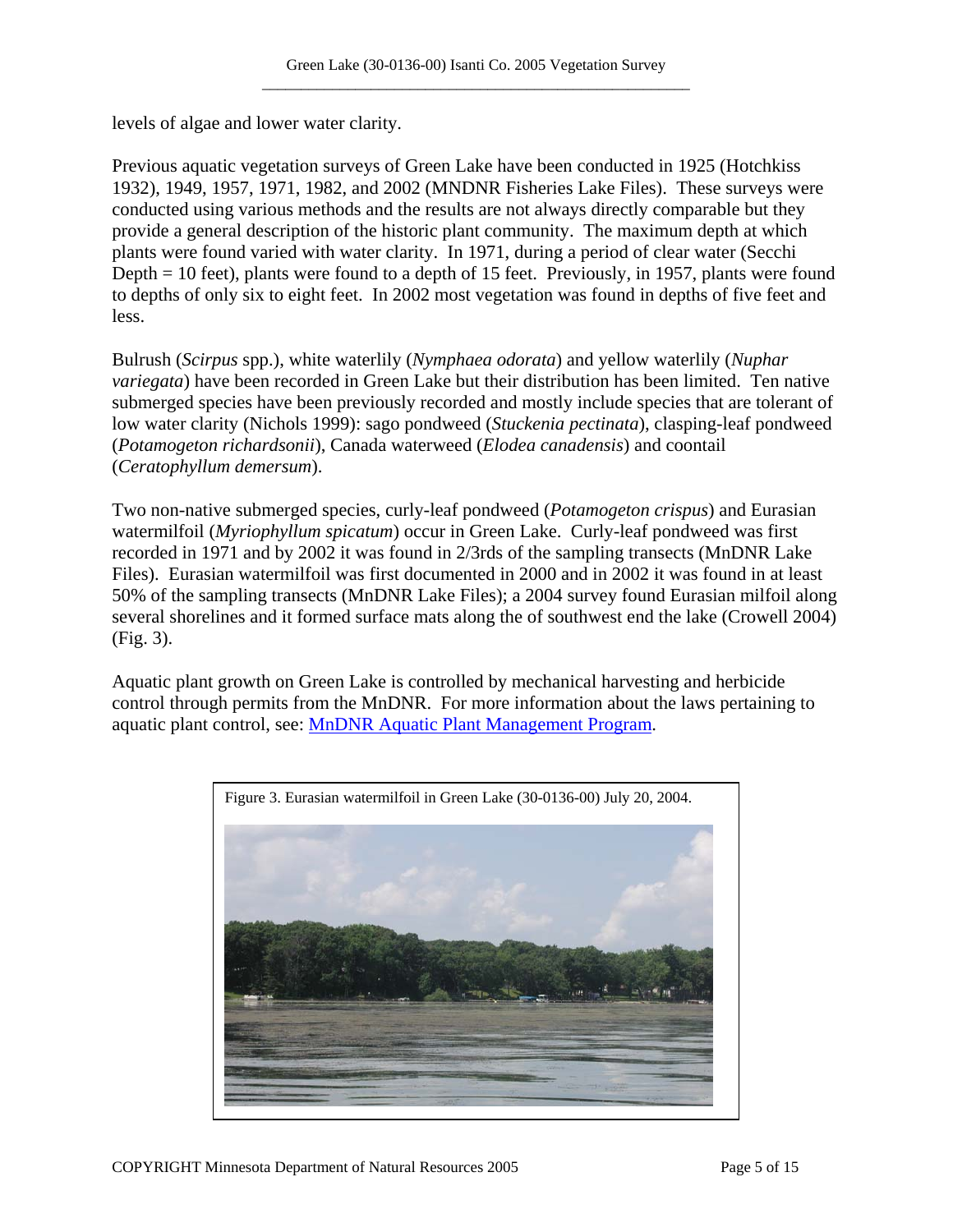#### **Vegetation Survey Objectives**

The purpose of the 2005 survey of Green Lake was to obtain quantitative, baseline data to describe the current aquatic plant community including:

- 1) Estimate the maximum depth of rooted vegetation
- 2) Estimate the percent of the lake occupied by rooted vegetation
- 3) Record the aquatic plant species that occur in the lake
- 4) Estimate frequencies of occurrence of individual species
- 5) Develop maps of the distribution of the common species

# **Methods**

#### **Vegetation Survey Methods**

A Point-Intercept vegetation survey of Green Lake was conducted on June 14-15, 2005 following the methodology described by Madsen (1999). A Geographic Information System (GIS) was used to generate sample points across the lake surface in a 70 meter by 70 meter grid. In the field, surveyors decided not to sample in depths greater than 20 feet because vegetation was sparse beyond the 20 foot depth. As a result, 339 sites were actually sampled and 329 of those sites occurred within the zone from shore to the 20 feet depth (Fig. 4).

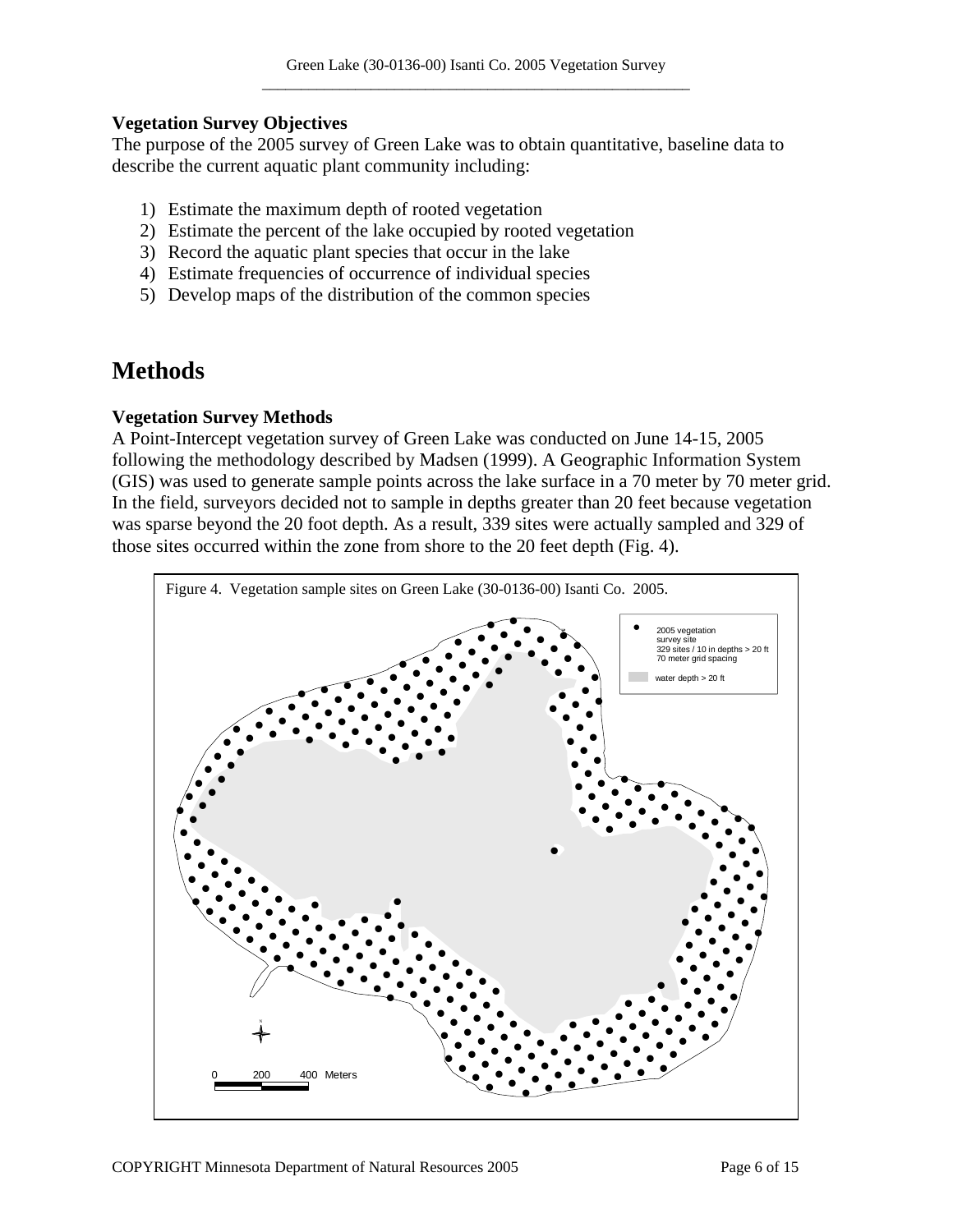

After the survey points were generated in the GIS, they were uploaded into a Global Positioning System (GPS) unit, which was used to navigate the boat to each sample point. One side of the boat was designated as the sampling area. At each site, water depth was recorded in one foot increments using a measured stick in water depths less than eight feet and an electronic depth finder in water depths greater than eight feet. The surveyors recorded all plant species found within a one meter squared sample site at the pre-designated side of the boat. A double-headed, weighted garden rake (Fig. 5), attached to a rope was used to survey vegetation not visible from the surface. If nonnative species such as curly-leaf pondweed (*Potamogeton crispus*) or Eurasian watermilfoil (*Myriophyllum spicatum*) were present at a site, surveyors recorded whether or not the plants formed surface mats at that site.

Nomenclature followed Crow and Hellquist (2000). Voucher specimens were collected for most plant species.

Data were entered into a Microsoft Access database and frequency of occurrence was calculated for each species as the number of sites in which a species occurred divided by the total number of sample sites. Frequency was calculated for the entire sampled area (0-20 feet) and sampling points were also grouped by water depth and separated into five depth zones for analysis: 0 to 5 feet, and 6 to 10 feet, 11 to 15 feet, and 16 to 20 feet.

Example: There were 329 sample sites within the shore to 20 feet zone. Eurasian watermilfoil occurred in 113 of those sample sites. Frequency of Eurasian watermilfoil =  $(113 / 329)$  \*  $100 = 34\%$ 

# **Distribution of vegetation by water depth**

In Green Lake, aquatic plants were found in 75 percent of the sampled sites (Fig. 7) to a maximum depth of 15 feet. Within the shore to 15 feet zone, 83 percent of the sites were vegetated. Vegetation abundance varied with water depth and plants were most common in depths less than 11 feet where nearly 89 percent of

**Results** Figure 6. Sampling vegetation in Green Lake (30-0136) Isanti Co. June 14, 2006.

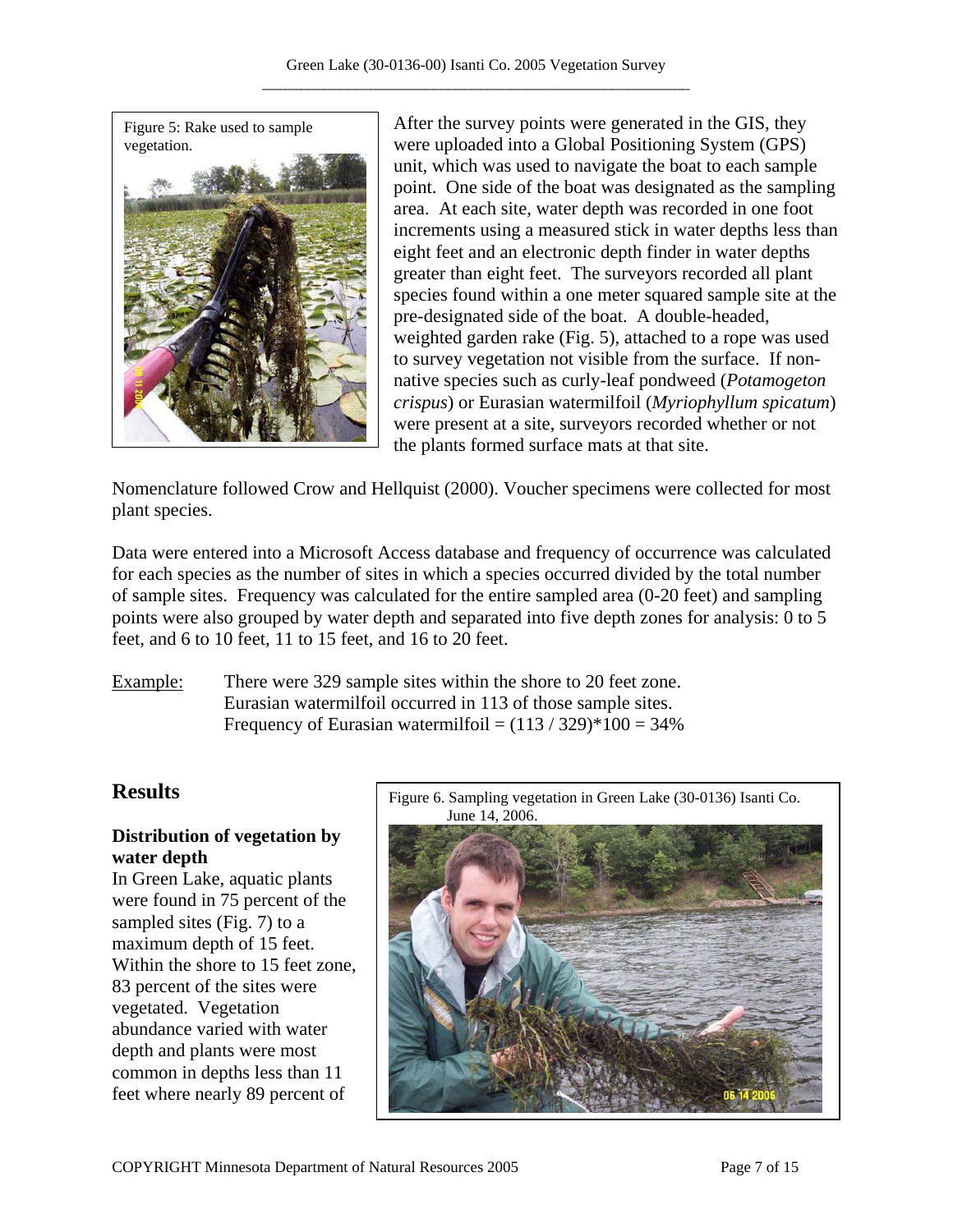

the sites were vegetated (Fig. 8). Maximum plant abundance occurred in depths less than six feet where 96 percent of the sample sites contained vegetation (Fig. 8).

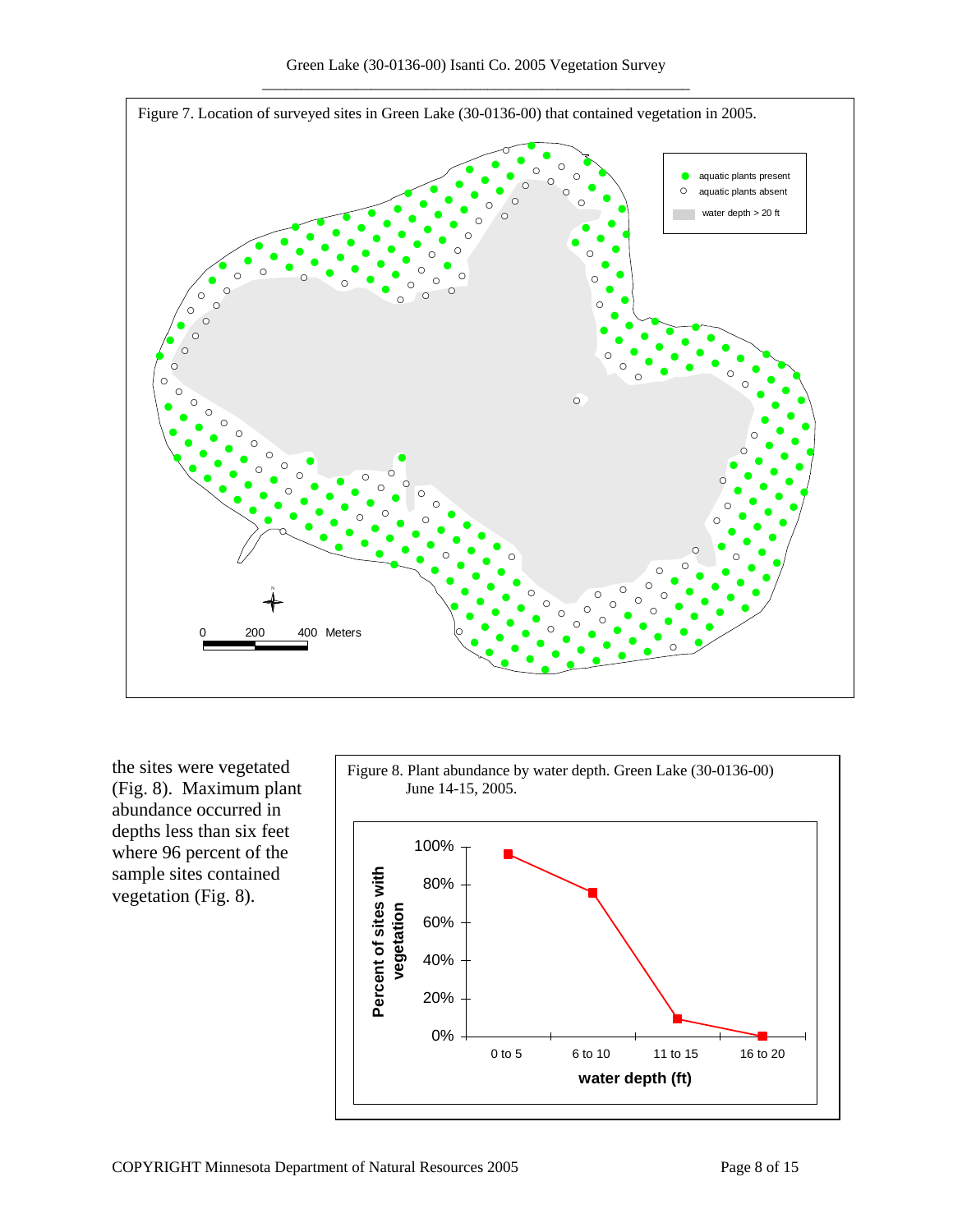#### **Types of aquatic plants found**

Eleven taxa of native aquatic plants were identified during the survey, including nine submerged, one free-floating, and one floating-leaved species (Table 1). Two non-native submerged species, curly-leaf pondweed (*Potamogeton crispus*) and Eurasian watermilfoil *(Myriophyllum spicatum)*, were also observed during the survey.

| $Frequency = percent of sites in which species occurred$<br>329 sample sites |                        |                          |                  |
|------------------------------------------------------------------------------|------------------------|--------------------------|------------------|
| <b>Life Forms</b>                                                            | <b>Common Name</b>     | <b>Scientific Name</b>   | <b>Frequency</b> |
| <b>SUBMERGED</b>                                                             | Bushy pondweed         | Najas flexilis           | 0.53             |
|                                                                              | Eurasian watermilfoil  | Myriophyllum spicatum    | 0.34             |
|                                                                              | Canada waterweed       | Elodea canadensis        | 0.23             |
|                                                                              | Coontail               | Ceratophyllum demersum   | 0.09             |
|                                                                              | Narrow-leaf pondweed   | Potamogeton sp.          | 0.05             |
|                                                                              | Curly-leaf pondweed    | Potamogeton crispus      | 0.04             |
|                                                                              | <b>Muskgrass</b>       | Chara sp.                | 0.04             |
|                                                                              | Water stargrass        | Zosterella dubia         | 0.02             |
|                                                                              | Clasping-leaf pondweed | Potamogeton richardsonii | 0.01             |
|                                                                              | Sago pondweed          | Stuckenia pectinata      | 0.01             |
|                                                                              | Northern water milfoil | Myriophyllum sibiricum   | < 0.01           |
| FREE-FLOATING                                                                | Greater duckweed       | Spirodela polyrhiza      | < 0.01           |
| <b>FLOATING</b>                                                              | Yellow waterlily       | Nuphar variegata         | present          |

The majority of the vegetated sites contained only one or two species (Fig. 9) and most species were restricted to water depths less than 10 feet.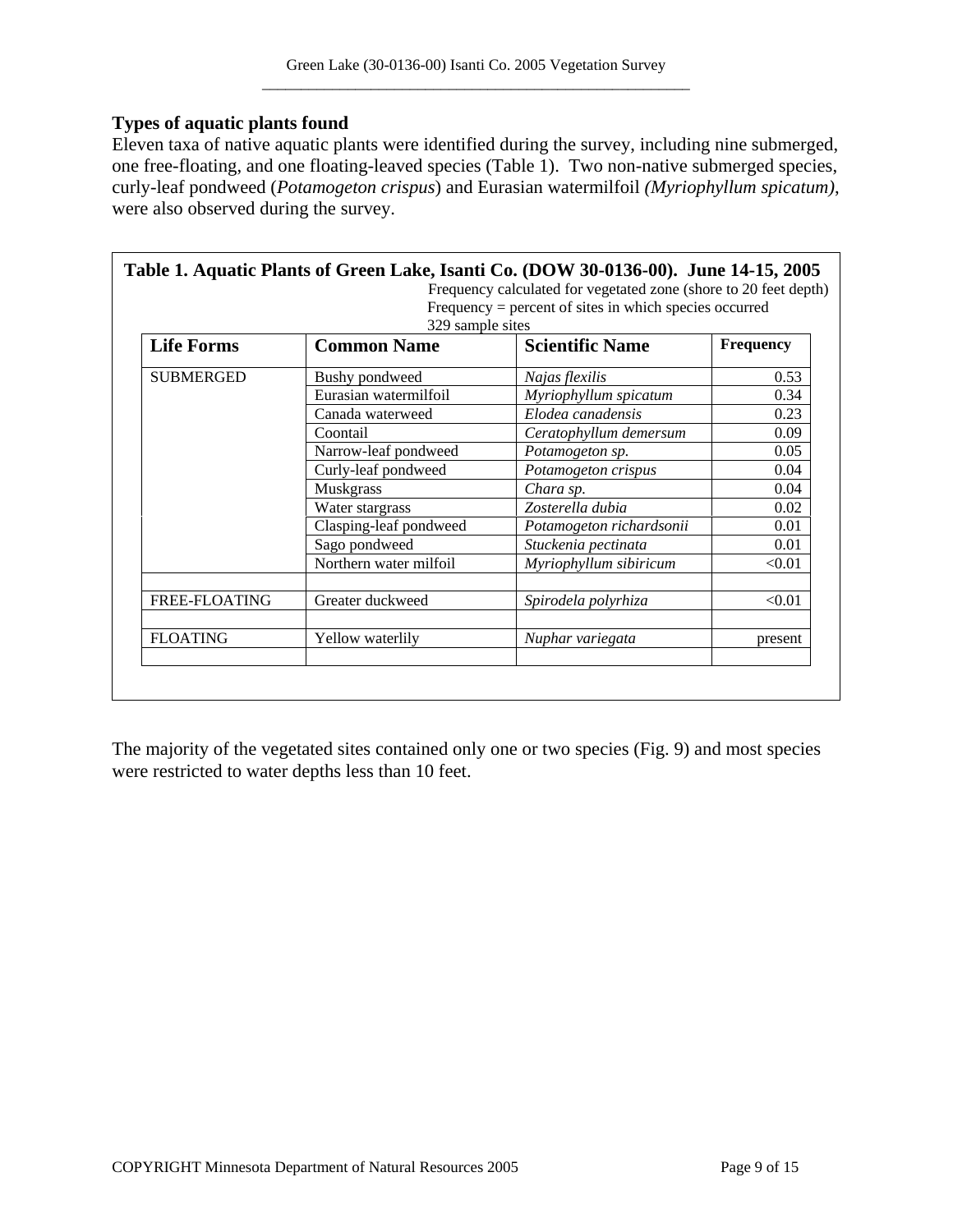

#### **Common native plants**

**\** 

The most common native plant was bushy pondweed (*Najas* sp.) which occurred in 53 percent of the sample sites within the shore to 20 foot zone (Table 1). Bushy pondweed is a native, low-

growing annual plant (Fig. 10) and germinates each year from seed. It was found to a maximum depth of 11 feet but was most frequent in depths less than six feet where it was the most frequently occurring taxa (Fig. 11).

Canada waterweed (*Elodea Canadensis*) was present in 23 percent of the sites (Table 1) and was found to a depth of eight feet. All other native submerged species were found in less than 10 percent of the sample sites and included **[Coontail](http://www.dnr.state.mn.us/aquatic_plants/submerged_plants/coontail.html)** (*Ceratophyllum demersum*), [narrowleaf pondweed](http://www.dnr.state.mn.us/aquatic_plants/submerged_plants/narrowleaf_pondweeds.html) (*Potamogeton* sp.), [Muskgrass](http://www.dnr.state.mn.us/aquatic_plants/algae/chara.html) (*Chara* sp.), water



stargrass (*Zosterella dubia*), clasping leaf pondweed (*Potamogeton richardsonii*), sago pondweed (*Stuckenia pectinata*) and [Northern watermilfoil](http://www.dnr.state.mn.us/aquatic_plants/submerged_plants/northern_watermilfoil.html) (*Myriophyllum sibiricum*).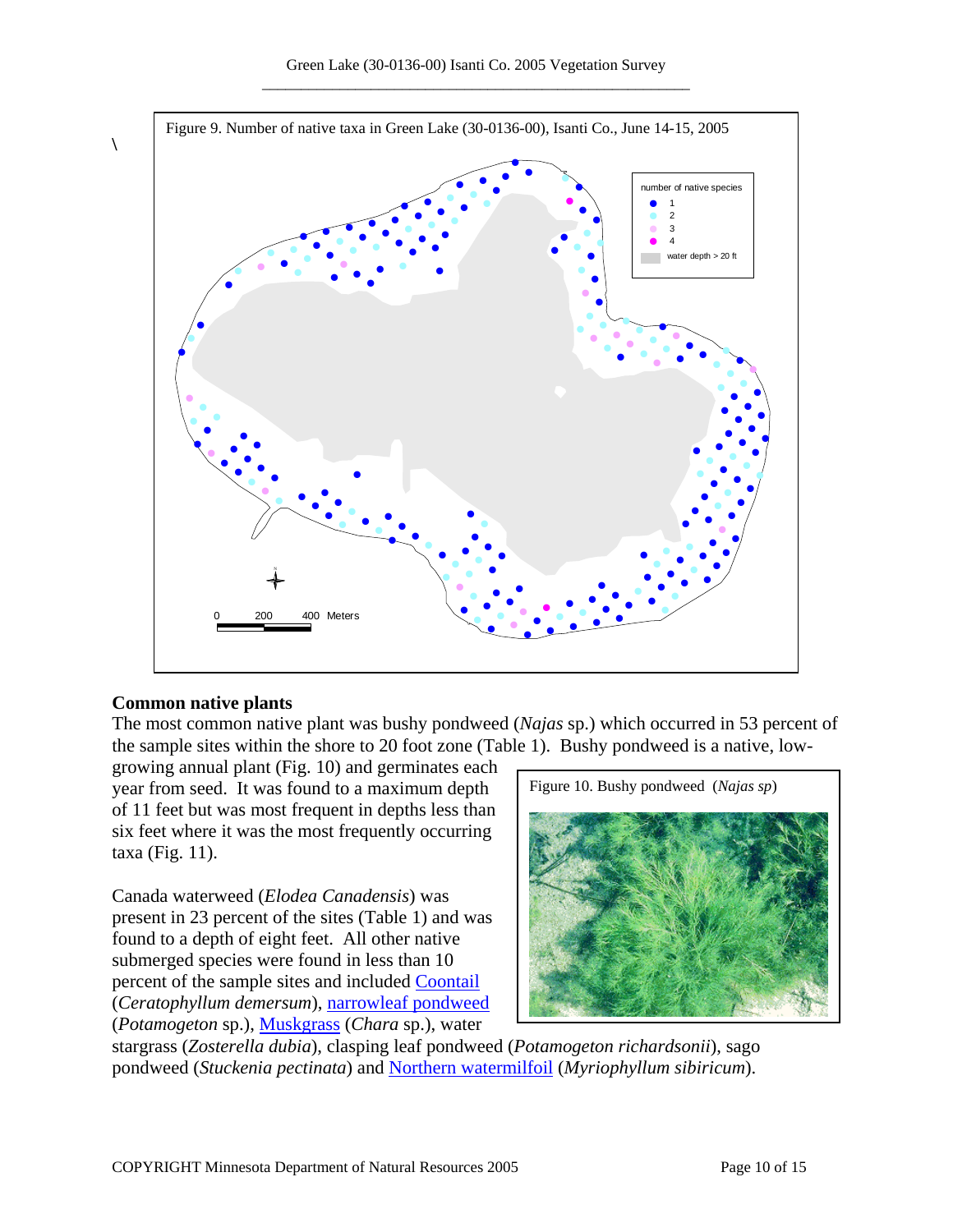

#### **Non-native plants**

The non-native species, [Eurasian watermilfoil](http://www.dnr.state.mn.us/invasives/aquaticplants/milfoil/index.html) (*Myriophyllum spicatum*) (Fig. 12) was found in 34 percent of the sample sites within the shore to 20 feet zone (Table 1). It occurred to a depth of 15 feet but was most common in depths of eight feet and less (Fig. 11). Eurasian watermilfoil was found at numerous locations around the lake and formed surface mats at the southwest end of the lake (Fig. 13). This non-native species is adapted to survive in lower light levels than many native aquatic plants but still requires adequate light for growth. Lower clarity in Green Lake likely prevents this species from becoming abundant at depths greater than eight feet. In comparison, the native species, [northern watermilfoil](http://www.dnr.state.mn.us/aquatic_plants/submerged_plants/northern_watermilfoil.html) (*Myriophyllum sibiricum*) is not tolerant of low light levels and was found in less than one percent of the sample sites (Table 1).



[Curly-leaf pondweed](http://www.dnr.state.mn.us/aquatic_plants/submerged_plants/curlyleaf_pondweed.html) (*Potamogeton crispus*) (Fig. 14.) is a non-native, submerged plant that has been present in Minnesota since at least 1910 (Moyle and Hotchkiss 1945) and is now found in at least 700 Minnesota lakes (Invasive Species Program 2005). Like many native submerged plants, it is perennial but it has a unique life cycle which may provide a competitive advantage over native species. Curly-leaf pondweed is actually dormant during late summer and begins new growth in early fall. Winter foliage is produced and continues to grow under ice (Wehrmeister and Stuckey, 1978). Curly-leaf reaches its maximum growth in May and June,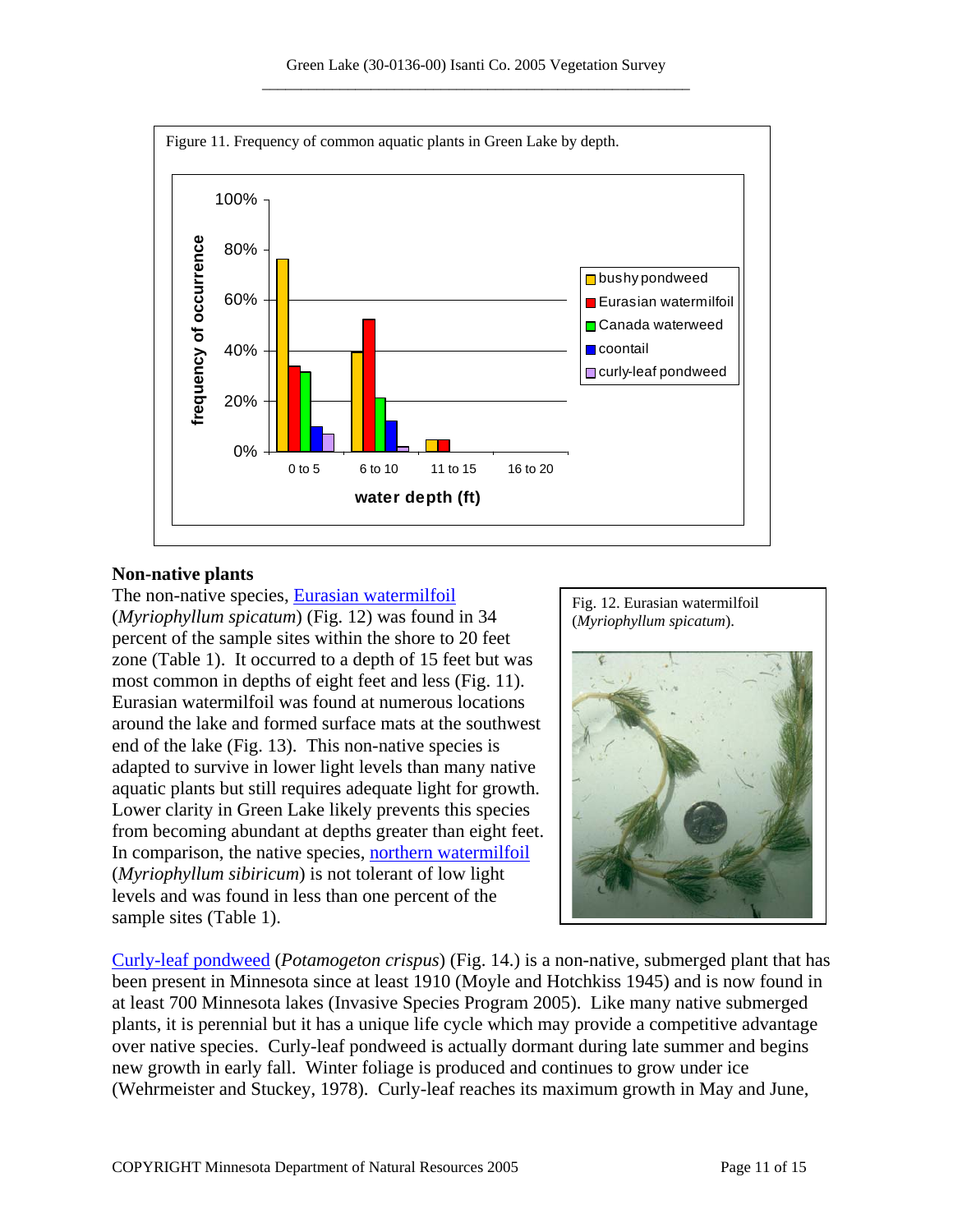

when water temperatures are still too low for most native plant growth. In late spring and early summer, curly-leaf plants form structures called "turions" which are hardened stem tips that break off and fall to the substrate. Turions remain dormant through the summer and germinate into new plants in early fall (Catling and Dobson, 1985).

During the 2005 survey of Green Lake, curly-leaf pondweed was identified in only four percent of the survey sites (Table 1). It occurred to a depth of seven feet but was more common in



depths less than six feet (Fig. 11). Curlyleaf was most often found along the southwestern shore of Green Lake (Fig. 15).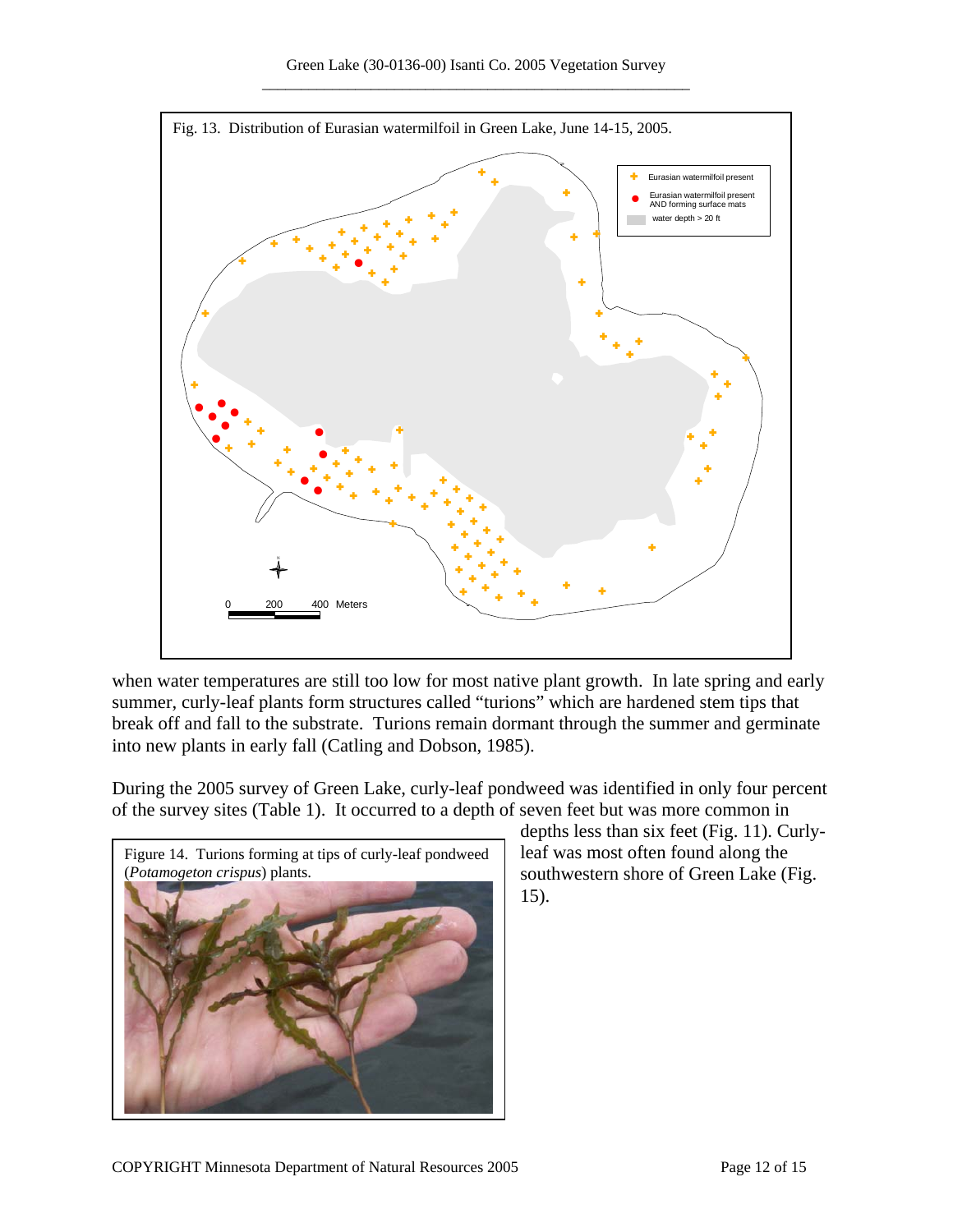

### **Aquatic habitat and change in Green Lake plant community over time**

A broad zone of shallow water provides ideal conditions for aquatic plants in Green Lake. Although non-native species are present, the plant community still provides critical habitat for the fish and wildlife of the lake.

The 2005 vegetation survey gives a "snapshot" of Green Lake conditions. Data collected during the 2005 survey can be compared to future quantitative surveys of Green Lake to better estimate how the plant community may be changing. Monitoring changes in aquatic plant communities can help reflect changes in the overall water quality of the lake and watershed.

In general, factors that may lead to change in native and non-native aquatic plant communities include:

### • **Change in water clarity**

Light availability is a significant factor limiting plant distribution and abundance. The amount of light available to submersed aquatic plants is typically dependent on both water clarity and depth. Excess nutrients, such as elevated phosphorus levels, often result in nuisance algal levels that contribute to decreased water clarity. If Green Lake water clarity increases, native submerged vegetation may be more common at depths greater than 15 feet.

• **Snow and ice cover**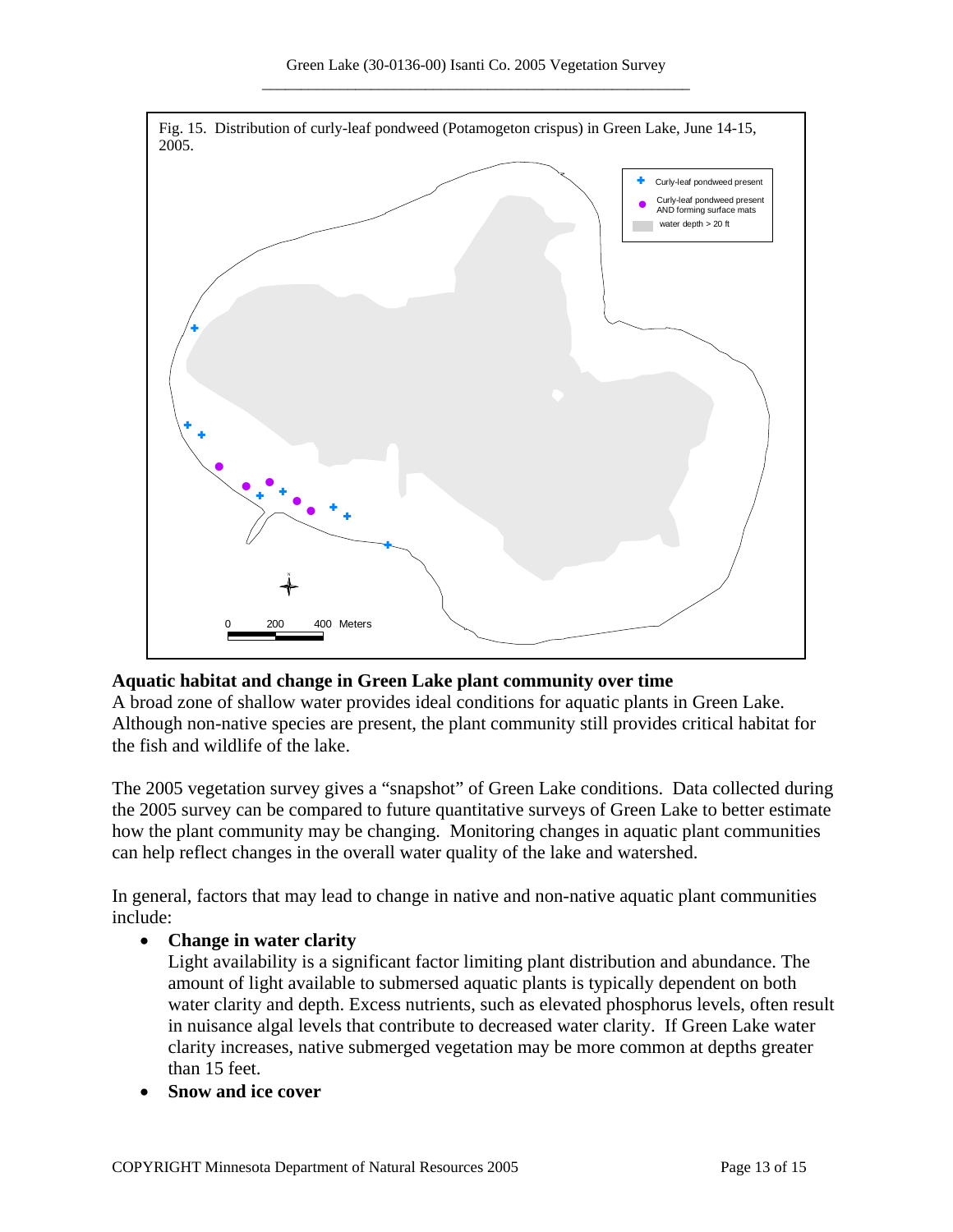Curly-leaf pondweed, in particular, may fluctuate in abundance in response to snow and ice cover. Many native submerged plants also have the ability to grow under the ice, particulary if there is little snow cover and sunlight reaches the lake bottom. In years following low snow cover, and/or in years with shorter ice over periods, curly-leaf and some native submerged plants may increase in abundance.

## • **Water temperatures / length of growing season**  In years with cool spring temperatures, submerged plants may be less abundant than in years with early springs and prolonged warm summer days.

#### • **Natural fluctuation in plant species.**

Many submerged plants are perennial and regrow in similar locations each year. However, a few species such as bushy pondweed (*Najas* sp*.)* are annuals and are dependant on the previous years seed set for regeneration.

# • **Aquatic plant management activities**  Herbicide and mechanical control of aquatic plants can directly impact the aquatic plant community. Monitoring these control activities can help insure that non-target species are not negatively impacted.

# • **Shoreland management activities**

Most of Green Lake shoreline has been converted to year round residential homes. In order to maintain the relatively good water quality that promotes a healthy aquatic plant community, efforts should be made to minimize disturbance to the aquatic environment through the use of [shoreline best management practices](http://www.dnr.state.mn.us/shorelandmgmt/guide/waterquality.html). These include minimizing activities that contribute to eutrophication (high-nutrient lake with poor water quality due to nuisance algal blooms) such as fertilizing lawns and malfunctioning septic systems, both of which add nutrients to a lake. Additionally, the Green Lake aquatic ecosystem would benefit from implementing [lakescaping and shoreline restoration.](http://www.dnr.state.mn.us/restoreyourshore/index.html) A strip of shoreline vegetation provides a buffer zone between the lake and developed residential areas. Benefits include minimizing soil erosion from wave action while the plants uptake excess nutrients that may otherwise flow into the lake.